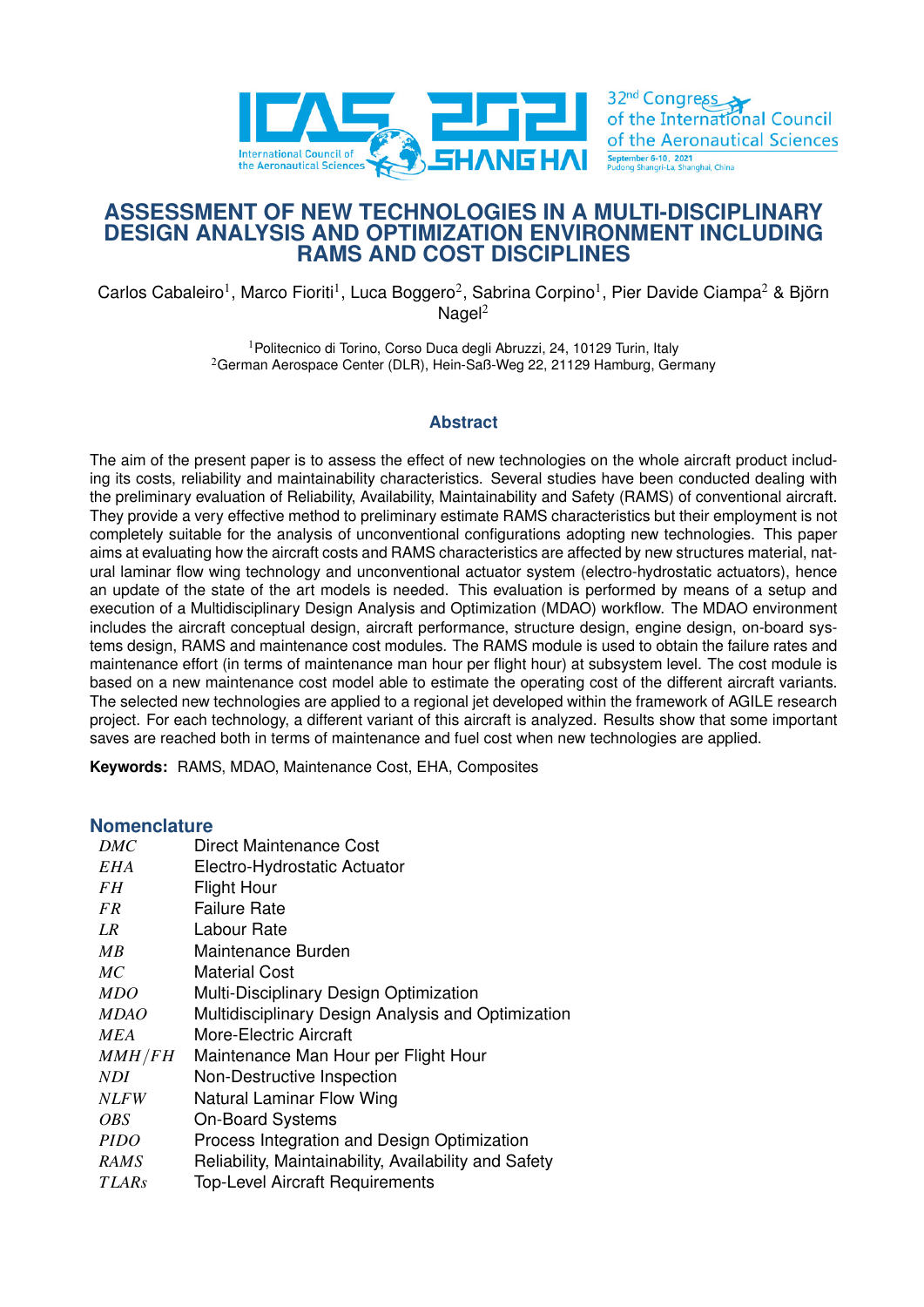# **1. Introduction**

Aircraft design is a process that includes several disciplines (e.g. structures, aerodynamics, flight mechanics...) that have a strong interaction and influence among them. Finding a unique solution that satisfies the top-level aircraft requirements (TLARs) of each field becomes a difficult task. Multi-Disciplinary Design Optimization (MDO) is the methodology used in order to obtain the global optimal solutions. The main goals that are usually sought are high performance and low costs. Hence cost assessment and estimation should be taken into account at the design stages in order to be effective in terms of production costs and maintenance, since regular aircraft maintenance is essential to ensure aircraft airworthiness and therefore availability through its extended life-cycle [\[1\]](#page-12-0).

For this reason, Reliability, Availability, Maintainability and Safety (RAMS) have recently become system design requirements with a big importance on the results. RAMS discipline dictates, for instance, the duration of the scheduled maintenance interventions. As a result, it constitutes one of the main trade-off factors of the maintenance program development and the maintenance cost predictions. During the aircraft design process RAMS assessment helps to make decisions regarding risk, efficiency, repair and maintenance [\[2\]](#page-12-1). Maintenance cost is the price associated to the whole process, which includes the time required to perform regular inspections and to bring the aircraft into serviceable condition according to airworthiness regulations [\[3\]](#page-12-2). The current tendency in aviation is to design the new aircraft aiming to improved maintainability and reliability. Some examples of this tendency are the A380 [\[4\]](#page-12-3) and the B787 [\[5\]](#page-12-4).

Several research studies have carried out reliability and maintenance analysis of the aircraft but detailed estimations on a subsystem level are still to be performed. The purpose of this paper is to provide a methodology of RAMS and maintenance cost estimation of a civil aircraft, at system and subsystem level. The analysis is designed for early design stages and a comparison between conventional aircraft and new generation ones is shown in the results.

Regarding the RAMS analysis, the main parameters that are taken into account for this analysis are the components' failure rate (FR) and the maintenance man hour per flight hour (MMH/FH), as suggested in some previous analysis [\[6\]](#page-12-5). Concerning the aircraft maintenance cost estimation, the methodology suggested is based on earlier studies such as the one in [\[7\]](#page-13-0). Both methods are updated so that the new generation aircraft could also be studied. Hence the methodology is done by combining two models after being updated.

# 1.1 New Technologies

The scope of this paper is to make a comparison, in terms of RAMS and maintenance cost, between conventional aircraft and new technologies. This allows to know which applications can also have potential improvements from a maintenance perspective. Three different technologies are chosen:

- Composite structure
- Natural Laminar Flow Wing (NLFW)
- Electro-Hydrostatic Actuators (EHAs)

Composites and EHAs are already in use. NLFW has not been implemented in industry yet but it might have promising results in terms of fuel efficiency. These technologies ideally allow optimizing aircraft performance and reducing fuel consumption. A trade-off between efficiency and maintainability is present on these technologies. The one that manages to reduce more the direct maintenance cost (DMC) is to be found on this analysis.

Composites offer higher strength-to-weight ratios that enable lighter weight structures when compared to aluminium and other materials. Furthermore composite aircraft structures have improved fatigue, corrosion and moisture resistance, as well as the ability to tailor lay-ups for optimal strength and stiffness in the required directions [\[8\]](#page-13-1). Composites are not new to commercial aviation, some examples are the B777, which entered in service in 1995 with secondary structures (e.g. the leading edge, flaps, ailerons...) made of carbon fibres for a total of 10 percent of the structural weight. Or the A380 with a 25 percent of composite structure, used even for primary structures. The latest models like the B787 and the A350 reached both around a 50 percent of structure weight made of composite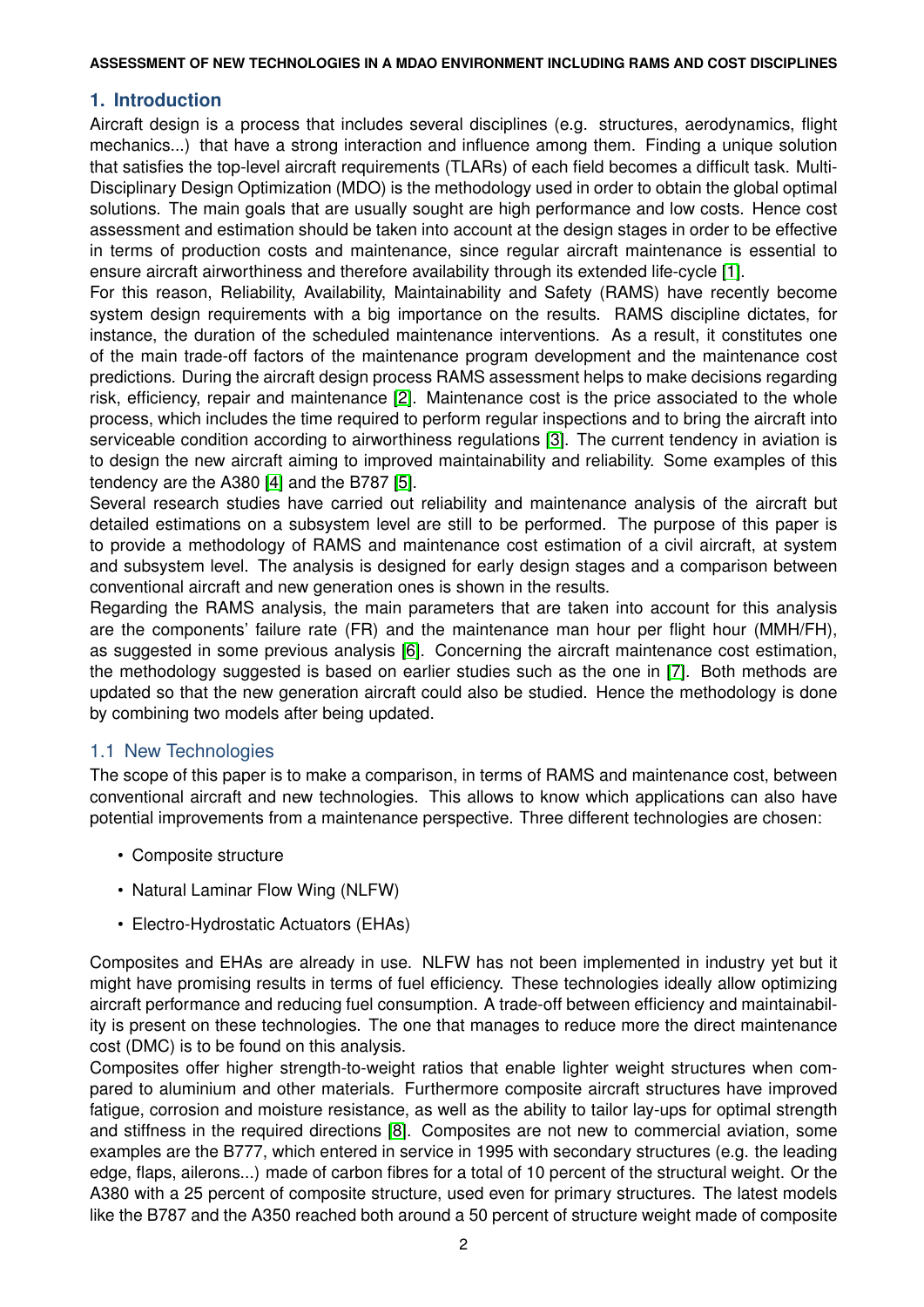material. The biggest advantage of composites usage is the weight reduction but other improvements are achieved, for instance, they allow to reduce the maintenance of the fuselage since fatigue effect is reduced when compared to aluminium, especially in high-loaded environments [\[9\]](#page-13-2). This effect together with the reduced risk of corrosion that these materials have compared to metal results in a reduction in the amount of regular scheduled maintenance needed [\[9\]](#page-13-2). The biggest disadvantage is their high acquisition cost [\[8\]](#page-13-1). They also are less efficient when dealing with compression loads and they have more intricate damage mechanisms. Another one of their biggest disadvantages is the susceptibility to accidental damage (e.g. tool dropping during maintenance and repair operations). Object impacts can cause internal damage such as de-lamination or de-bonding, this requires new intrusive inspections and repair activities [\[10\]](#page-13-3) that can penalize the maintainability.

Natural laminar flow wing (NLFW) consist of making more-aerodynamically-efficient wing profiles in which the flow remains laminar. It is a passive technology improvement (i.e. no extra systems need to be installed) since it is based on refining the shape and surface of the wing. This new technology is one of the many promising fuel efficiency increase technologies [\[11\]](#page-13-4), and it could be integrated in the next generation of aircraft. Its main principle is based on drag reduction, which translates on less fuel consumption and less emissions. A estimated fuel burn improvement of 10-12 percent could be achieved with this new wing concept [\[12\]](#page-13-5). However, NLFW has not been commercially implemented yet. The main reason is the uncertainty of the system performance under realistic operational conditions. One of the factors threatening the operational effectiveness of the NLFW is leading edge contamination with insect debris. It can cause premature transition of the laminar boundary layer and reduce the benefits and aircraft economic viability. Additional wing-cleaning shall be performed in order to preserve the laminar flow benefits. This may reduce the overall cost savings. Another factor is the presence of clouds during flight. Clouds reduce the effectiveness of the NLFW and therefore decreases the drag reduction of the wing. Also, the maximum allowed leading edge sweep angle for an aircraft equipped with NLFW is limited to 15 degrees. Which can lead to an undesirable reduction of the cruise speed in order to control the transonic effects [\[13\]](#page-13-6). As a consequence, there is a clear trade-off when designing a wing with NLFW. The benefits appear only for optimum conditions (i.e. laminar flow is limited to cruise flight conditions [\[14\]](#page-13-7)) and it could require more maintenance time.

The last innovating technology considered is the electro-hydrostatic actuator (EHA). It is a new type of actuator based on the conventional hydraulic one. The main difference is that the EHA has its own local hydraulic circuit that is powered by electrically-driven pumps. This local hydraulic system consists of a three-phase AC power source that drives a variable speed pump together with a constant displacement hydraulic pump [\[15\]](#page-13-8). The conventional hydraulic actuators consist of some central hydraulic lanes that provide power to the actuators. These systems are heavy and voluminous and the actuators are pressurised whether or not there is any power demand. In general, actuators do not have power demands during the whole operation so this results in higher energy off-takes [\[16\]](#page-13-9). EHA technologies solve this problem with the local hydraulic circuits. The actuator no longer needs a central hydraulic lane and is powered only when it is required, optimizing the operation. These actuators are currently being used in the industry (e.g. A350, A380). This technology allows the removal of all hydraulic actuators and lanes that require more maintenance effort than electrical actuators [\[17\]](#page-13-10).

## 1.2 State of the Art: RAMS

The two objectives of this paper are to define the RAMS and maintenance cost of a determined aircraft. RAMS stands for reliability, availability, maintainability and safety. The four concepts are now explained in detail [\[18\]](#page-13-11):

- **Reliability**: it describes in a quantitative way how failure-free a certain system is during a determined period of time. The main quantity that represents the reliability of a system is the Failure Rate (FR). It is defined as the number of failures of an item per measure-of-life unit.
- **Maintainability**: is the probability of an item being retained or restored within a given period of time if prescribed procedures and resources are used. It is a characteristic of design and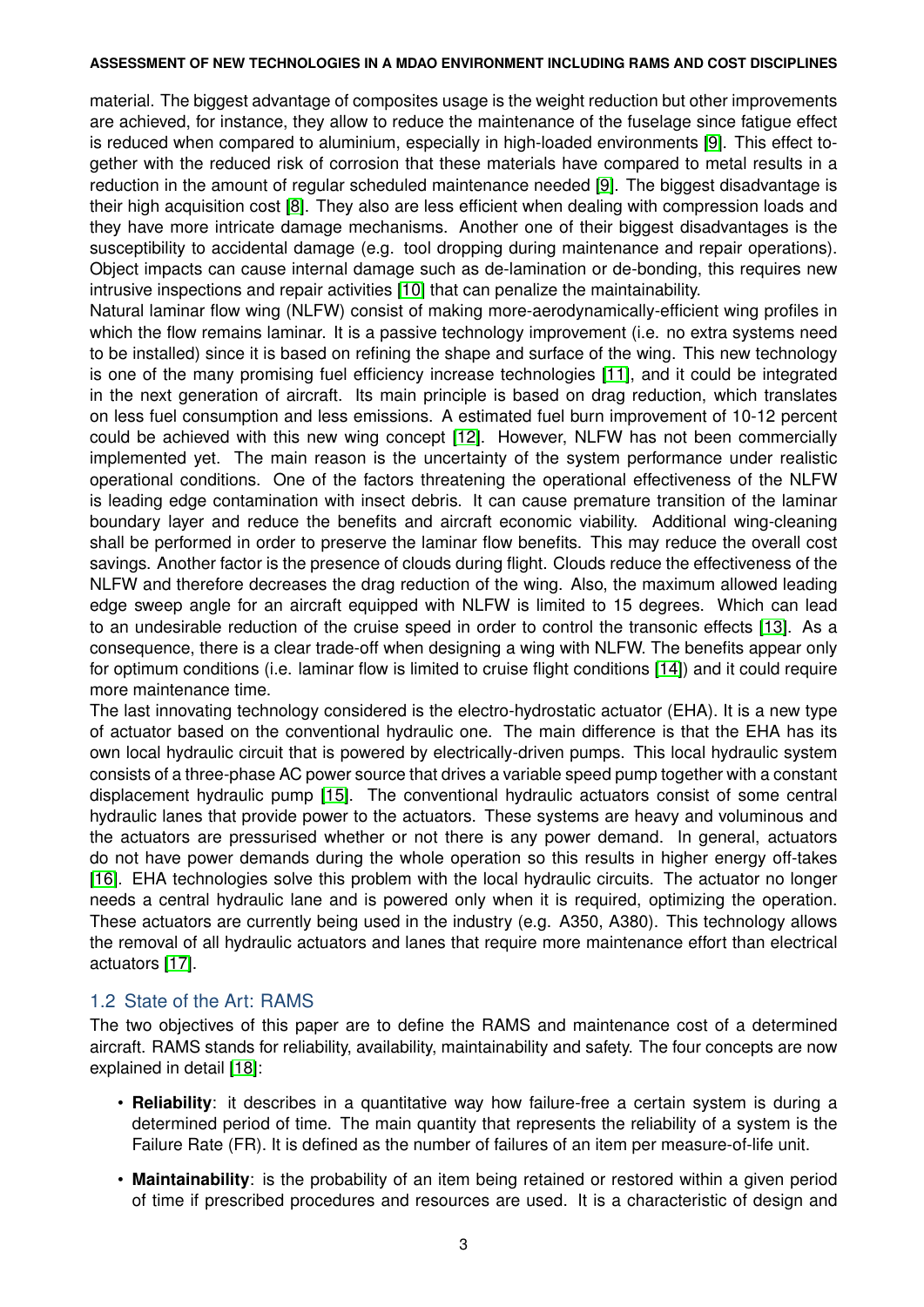installation. A maintainability performance index is the Maintenance Man Hours per Flight Hour (MMH/FH). It can be estimated by dividing the labour hours spent to maintain a particular aircraft fleet during a given period, by the flying hours during that period of time.

- **Availability**: is a combination of reliability and maintainability that translates into an index of effectiveness. It is commonly based on the question "Is the equipment available in a working condition when it is needed?". It is usually represented by a representative unit of time.
- **Safety**: is the state where an acceptable level of risk is not exceeded. It represents the absence of catastrophic consequences on the user and environment. It can be defined as the reliability with respect to catastrophic failures. The Safety Failure Rate is typically imposed by the normative.

Several studies have been performed in the aircraft field concerning reliability [\[18,](#page-13-11) [19\]](#page-13-12) and maintenance [\[20\]](#page-13-13). But they have some limitations. They are all focused on conventional aircraft, not allowing new technologies to be analyzed. They are also based on obsolete statistical data, so a new database shall be updated. Also, they are based on the whole aircraft or on a single-component level, but not applicable at a subsystem level. An update of the models is needed in order to fulfill the scope of this paper and compare the new technologies with the conventional one. The base-study chosen was the one proposed by Chiesa [\[6\]](#page-12-5). The main reason is the compatibility with the maintenance cost estimation model and the ease of updating the database and equations to make it suitable for the new technologies.

The first step of the model is the reliability failure rate estimation. Traditionally, this analysis is proposed as a bottom-up approach that consist of calculating the aircraft failure rate as the sum of the subsystems' failure rates. The final value is compared to the design requirement, if not satisfied the number and/or type of equipment and redundancies shall be reviewed. Chiesa proposed a top-down approach in which the whole system's failure rate is defined first in order to secondly define the criteria for the allocation of it at subsystem level. The systems' failure rate is estimated through a statistical equation. This equation estimates the failure rate of an aircraft based on its maximum empty weight, a technological age index (based on the years in which the design process took place), a complexity index (complexity level of the aircraft) and a role index (reporting the importance of the role played by the aircraft). After this analysis, the allocation considers the aircraft as constituted by subsystems in series without any redundancy at subsystem level. The subsystem failure rate is proportional to the global failure rate, the subsystem's weight and the aircraft type (i.e. civil or military).

The safety failure rate estimation proposed by Chiesa is also a top-down approach in which the whole system value is estimated from a statistical analysis to later allocate the subsystem's values. It's estimation is analogous to the reliability failure rate analysis. The parameters taken into account for this estimation are: subsystem redundancy coefficient (varies if the subsystem has redundancies or not), subsystem duty cycle coefficient (expresses the ratio between the subsystem operating time and the aircraft life cycle in terms of flight hours), subsystem criticality coefficient (depends on how strong influence on aircraft safety the subsystem has), subsystem complexity coefficient (considering that a very complex system can have an higher failure probability) and a subsystem technological sophistication coefficient (expresses the technological sophistication of each single subsystem).

Lastly, the maintenance hours per flight hour estimation have their own model, also proposed by Chiesa [\[6\]](#page-12-5). This estimation is also based on statistical equations and two of the previous indexes are re-used here, the complexity index and technological age index. However, two other indexes are implemented for the model. One is the maintenance role index, which has statistical results depending on the aircraft type (i.e. civil or military), the other one is the design to maintain coefficient, which depends on the attention given to maintainability during design. With these four indexes and the maximum empty weight, a statistical equation is built that can be used for any conventional aircraft. As for the previous parameters, the subsystem level is achieved by an allocation of the global result.

# 1.3 State of the Art: Maintenance Costs

After the initial approval of airworthiness, aircraft maintenance has to continuously sustain the airworthiness status by performing required maintenance tasks. This activity has an associated cost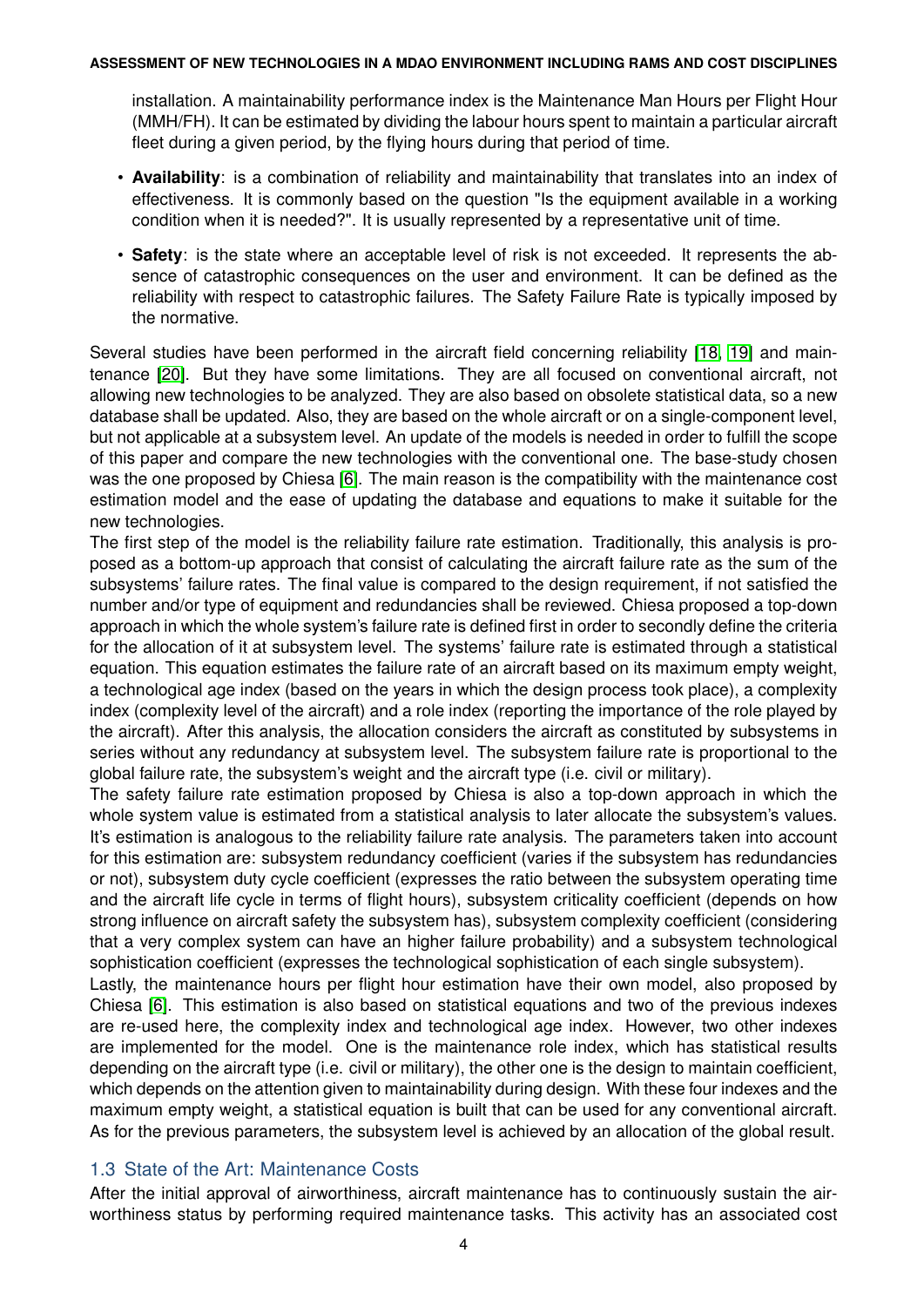which estimation is the main goal of this section. Low operating cost is a key element to airline profitability and maintenance cost is an important part of it. Depending on the aircraft type and range, maintenance costs could represent around a 10 to 20 percent of operating costs. It also represents a noticeable portion of the airplane life cycle cost [\[21\]](#page-13-14).

Some previous analysis have evaluated this cost, like the one in [\[21\]](#page-13-14). The main limitation of these state-of-the art methodologies is that the approach selected for the estimation of maintenance cost, which is subdivided into direct maintenance cost (DMCs) and maintenance burden (MB), do not go into a subsystem level. These methods calculate the contribution to maintenance costs given by only the air-frame and the engines [\[21\]](#page-13-14). Moreover, there are no methods in literature estimating the aircraft maintenance cost for the new generation aircraft proposed.

The maintenance cost model that is used in this paper is based on the one proposed by Fioriti [\[7\]](#page-13-0). It provides an evaluation of maintenance costs at subsystem level, according to the ATA Specification code. The outputs of the model are the direct maintenance cost (DMCs) breakdown and the maintenance burden (MB) total cost. DMCs include the direct cost of materials and labour that are required for the maintenance activity. The maintenance burden includes the acquisition cost, maintaining equipment and tools, building, facilities, and other indirect costs. It also allows to estimate the impact of the on-board systems architectures on the new technologies. The model is based on equations from previous analysis with the usage of more-current data and can be used at conceptual design stages. With an updated database, the results can reach even more reliable results.

The DMC estimation consists on a set of cost drivers that are variable from one subsystem to another. The cost drivers taken into consideration are: fleet size, aircraft utilisation, flight hours per flight cycle, fuselage length, aircraft cost, age of the type of aircraft, number of seats, average age, number of tires of the landing gear, number of engines and engine thrust. There is also a constant part for each of them. The result is the coefficient of the DMC on a subsystem level. The subsystems considered are: line maintenance, base maintenance, engine overhaul, autopilot, communications, electrical system, furnishing, flight controls, fuel system, hydraulic system, instruments, wheels and brakes, landing gear, APU, navigation and thrust reversals. Hence the results provided by the model are quite precise and concise.

The total cost of the maintenance burden can be expressed as a percentage of the direct maintenance cost. Due to the lack of reliability of the current models the maintenance burden can be estimated as the 40% of the total maintenance cost.

# **2. Methodology**

The methodology consist of developing an automated workflow which has to be able to analyze the RAMS characteristics and maintenance cost of a certain aircraft with or without the new technologies previously mentioned. This section is divided in four parts. First, the RAMS model update is explained more in detail. This model needs to be improved so that it can be used for current vehicles, the same process is shown for the maintenance cost model. Then, both models need to be improved so that they can analyze the new technologies previously commented. At last, once the tools have been fully automated and upgraded, the whole workflow is shown and explained step by step. The workflow can be used to assess maintainability at the design stage. It is intended to facilitate design trade-offs early in the design process when modifications can still be done at lower cost.

# 2.1 RAMS model calibration and update

The model reported in the state of the art section [\[6\]](#page-12-5) has been chosen because it can estimate its output at a subsystem level. It still needs to be updated and adapted to the new technologies proposed on this research. The first step is to update the model so that it provides reliable results for current aircraft. Then, a second enhancement is needed for the new technologies.

Small modifications are carried out in order to make the model suitable for current aircraft. First, the database is filled with single civil twin-engine jet transport aircraft and the *k<sup>i</sup>* vector [\[6\]](#page-12-5) is adjusted. Then, two more subsystems are added to make the model compatible with the maintenance cost one. These two new subsystems are the wheels and brakes and the thrust reversals. With the objective of keeping the proportions of each subsystems, wheels and brakes are considered as a part of the landing gear and the thrust reversals as a part of the engines. Chiesa results for landing gear are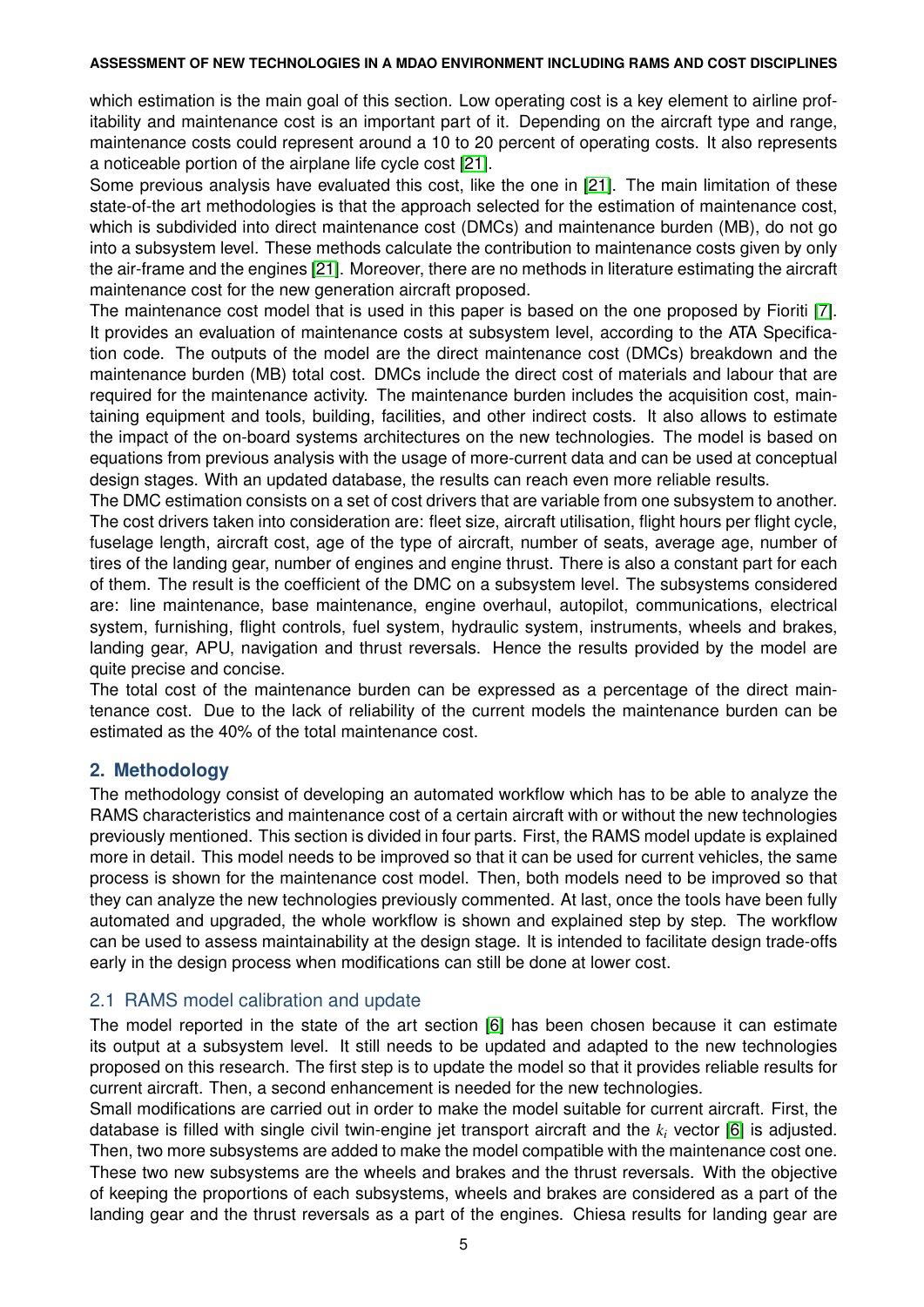now a 80 percent of the whole subsystem while the wheels and brakes consist a 20 percent. Like this the whole subsystem represents the same proportion as before but it is split in two more-detailed parts. The same reasoning is applied to the engine giving the reversal a 5 percent of the subsystem and the 95 percent to the results from Chiesa. Lastly, the maintenance man hours model needs to be also updated since the way of doing maintenance has radically changed in the last years. A constant coefficient of actualization is introduced to make the results match with the current values. This coefficient is 0.167.

Considering the lack of data in the literature regarding reliability, failure rate, maintenance man-hours per flight hour and maintenance costs in case of the new technologies, the first part of this of the methodology is to get as much information as possible through maintenance process modelling. A detailed analysis through Systems Modeling Language (SysML) is performed later for each maintenance process of each new technology. The main points are summarized in section 2.4 and the equations are modified with some indexes to represent the results obtained.

## 2.2 Maintenance cost model calibration and update

As in the previous section, this model needs an update. Fioriti model [\[7\]](#page-13-0) was selected owing to its capability to provide results at a subsystem level. The method gives a value for the DMC. An extra step is added in order to have an even more detailed cost breakdown. Once the DMC value is obtained it is divided in two contributions: direct labour cost (cost of the labour performed by the employees that specifically and consistently work on aircraft and its parts) plus material cost (amount of money spent for spare parts) [\[22\]](#page-13-15). At the same time, the direct labour cost can be estimated as the maintenance man hours per flight hour multiplied by the labour rate (LR) which is the amount of money per hour, estimated through statistical analysis [\[22\]](#page-13-15). The result is shown in equation [1.](#page-5-0) This integration allows a more in-depth analysis of the effects of the implementation of a certain technology and a direct link between the two models through maintenance man-hours.

$$
DMC = MMH/FH \cdot LR + MC \tag{1}
$$

<span id="page-5-0"></span>A subsystems correlation between the two models needs to be done. The list of subsystems was shown in the state of the art section. The avionics subsystem from the RAMS model consist of the following parts of the maintenance cost model: Instrument panel, automatic flight system, communication, integrated modular avionics and navigation. The structure is composed of the line and base maintenance contributions. The wheels, brakes and thrust reversals have already been implemented in the RAMS method. The last subsystem remaining is the furnishing. The results of the maintenance cost tool consider the air conditioning, anti-ice and classic furnishing as a global furnishing subsystem, this is also split in order to make the correlation.

## 2.3 New Technologies Update

The three new technologies have an influence on both models (i.e. RAMS and maintenance cost). A separated section is now written for each of them explaining an overall view of the process. Then some qualitative comments are shown and finally the correction indexes proposed for the equations are given.

# *2.3.1 Composites*

Composites have different maintenance processes than aluminium. There are different damage types that significantly reduce the residual strength of composites, they are usually detected with nondestructive inspection (NDI) techniques. These damages include delamination and debonds, fibre breakage, dents, erosion, heat damage and damage from fluid ingress into sandwich panels. Apart from the NDI controls, some visual inspections and cleaning interventions are needed and shall be considered as part of the maintenance process. Once the damage detection and characterization is considered, the appropriate repair process should be selected for each activity. The reparations are also an important part of the maintenance process and should be studied in depth. The two basic types of composite repair processes are bonded (composite part fabrication) and bolted (bolted metal repair). Bonded reparations need the fabrication of new composites plus the posterior quality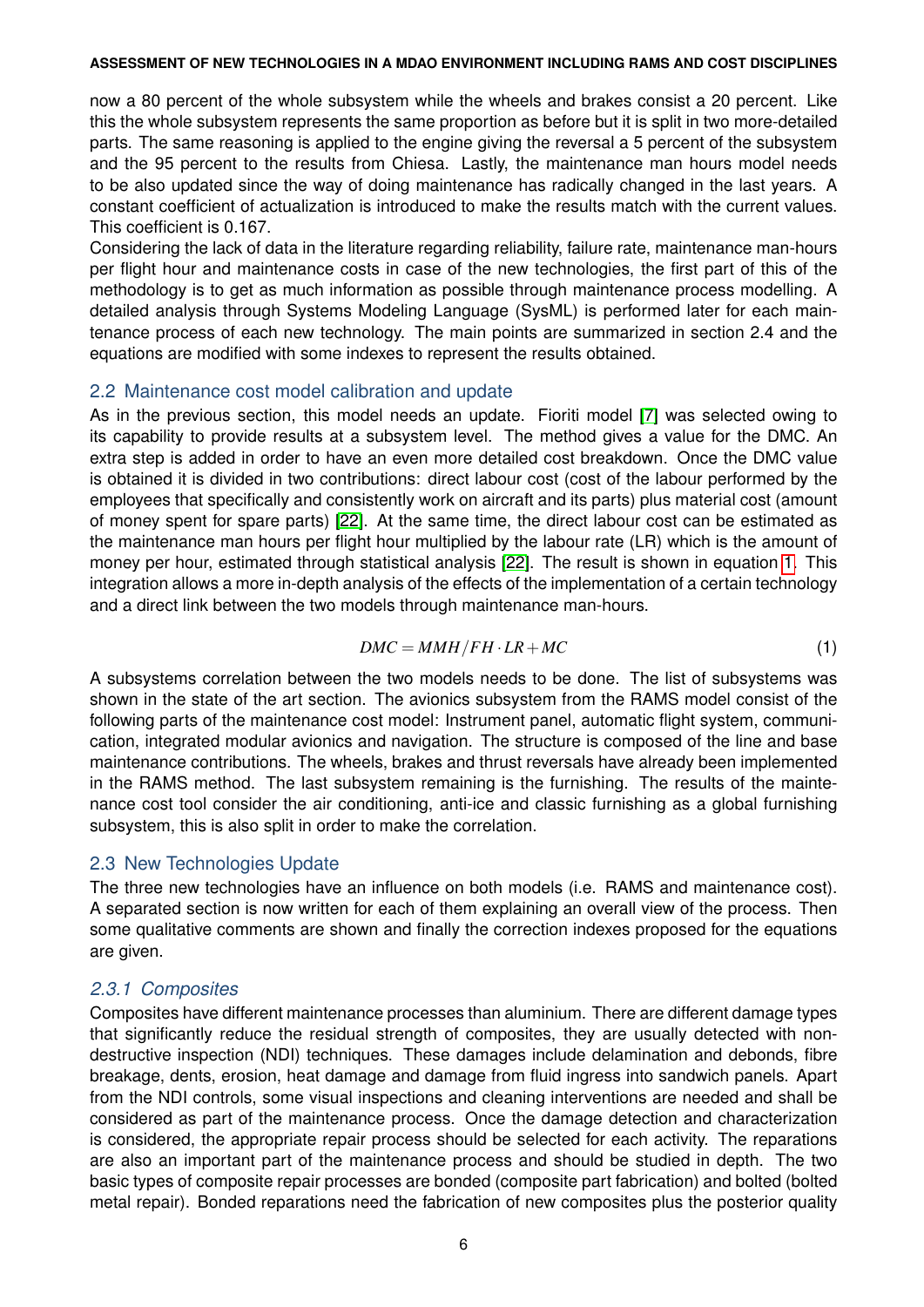checks. Bolted metal reparations include for instance metal fasteners. The effect of the bearing stresses on the holes is to be taken into account. Repair process selection can be consulted in documentation. Composites reparations can be delicate. Materials are treated differently if they come from stock or not since extra treatments might be needed. Temperature and humidity conditions shall be under control for some processes. Painting activities are also different from aluminium. Finally, post-repair inspections need to be carried out, usually visual and/or NDI. All these activities are modelled into a SysML environment to represent the whole composites maintenance process and detect the different branches and components. The advantages and disadvantages of composites usage is now summarized in table [1.](#page-6-0)

<span id="page-6-0"></span>

| <b>PROs</b>                                                                                                                 | CONs                                                                                                                                                                                | <b>RAMS impact</b>                                             | <b>Maintenance Cost impact</b>                  |
|-----------------------------------------------------------------------------------------------------------------------------|-------------------------------------------------------------------------------------------------------------------------------------------------------------------------------------|----------------------------------------------------------------|-------------------------------------------------|
| Fatigue and corrosion resistance<br>Low structure weight<br>Reduced number of parts [5]<br>Faster reparations (mostly) [23] | Need to employ new tools and technologies<br>Special material storage needed [8]<br>Delaminations and debonds<br>Low superficial resistance [24]<br>Low high temperature resistance | $(FR)$ <sub>structure</sub><br>$(MMH/FH)$ <sub>structure</sub> | <b>Base Maintenance</b><br>Maintenance Burden ↑ |

Table 1 – Qualitative effect of composite materials

Quantitatively, Airbus estimates 10 percent of weight saving in the A350 thanks to the 50 percent composites usage. Boeing declares a 20 percent of weight saving in the Boeing 787 with respect to other aluminum conventional structures [\[5\]](#page-12-4). In this case, the 20 percent weight saving resulted in 10-12 percent of fuel efficiency improvement [\[8\]](#page-13-1). Furthermore, the usage of a higher percentage of composites led to a lower maintenance cost: B787-8 has 20 percent less maintenance cost than B777-200ER, and 30 percent less than B767-300ER [\[5\]](#page-12-4).

Regarding the RAMS equations. The results will be multiplied by correction factors when composites are used. The FR coefficient is set equal to 1 since the effect of the lighter weight is already being taken into account by the weight and balance experts. The positive effect that these materials have is estimated to be roughly a 5 percent of the maintenance man hours per flight hour. Hence the structure MMH/FH factor is 0.95. Opposing effects affect the maintenance cost. As a whole a reduction is obtained after the analysis, this factor is estimated to be a 5 percent reduction on the structure DMC  $(Structure DMC factor = 0.95).$ 

## *2.3.2 Natural Laminar Flow Wing*

The NLFW is a more complex technology since it is very sensitive to several factors. However its potential advantages are promising. When the flow around the wing is laminar and stable, the drag is reduced. The fuel consumption reduction is estimated to be around a 10 percent. As a result the weight and cost of the aircraft are consequently reduced [\[12\]](#page-13-5). The main qualitative results are shown on table [2:](#page-6-1)

<span id="page-6-1"></span>

| <b>PROs</b>                                                                    | CONs                                                                                                                       | <b>RAMS impact</b>                                                                   | <b>Maintenance Cost impact</b>           |
|--------------------------------------------------------------------------------|----------------------------------------------------------------------------------------------------------------------------|--------------------------------------------------------------------------------------|------------------------------------------|
| Drag is reduced:<br>- Lower fuel consumption<br>- Lower weight<br>- Lower cost | Sensitive to dirt and insects<br>Sensitive to superficial roughness damage<br>More development<br>More production accuracy | $(FR)$ <sub>structure</sub> $\uparrow$<br>$(MMH/FH)$ <sub>structure</sub> $\uparrow$ | Base Maintenance 1<br>Line Maintenance ↑ |

Table 2 – Qualitative effect of natural laminar flow wing (NLFW)

The structural weight of the wing does not change. However, cloud encounter in high altitudes and insect contamination make the fuel efficiency fall down by 1 percent each one, hence the operative fuel consumption becomes an 8 percent lower instead of a 10 like theoretically expected. From a production cost perspective the NLFW aircraft has a higher cost than the conventional, since more development and production accuracy is required.

Translated to the equations. After the analysis, a 2 percent penalty is estimated for the FR coefficient. Hence the structre FR index is 1.02. The higher penalty comes in terms of maintenance man hours per flight hour, owing to the surface problems previously commented. The structure MMH/FH index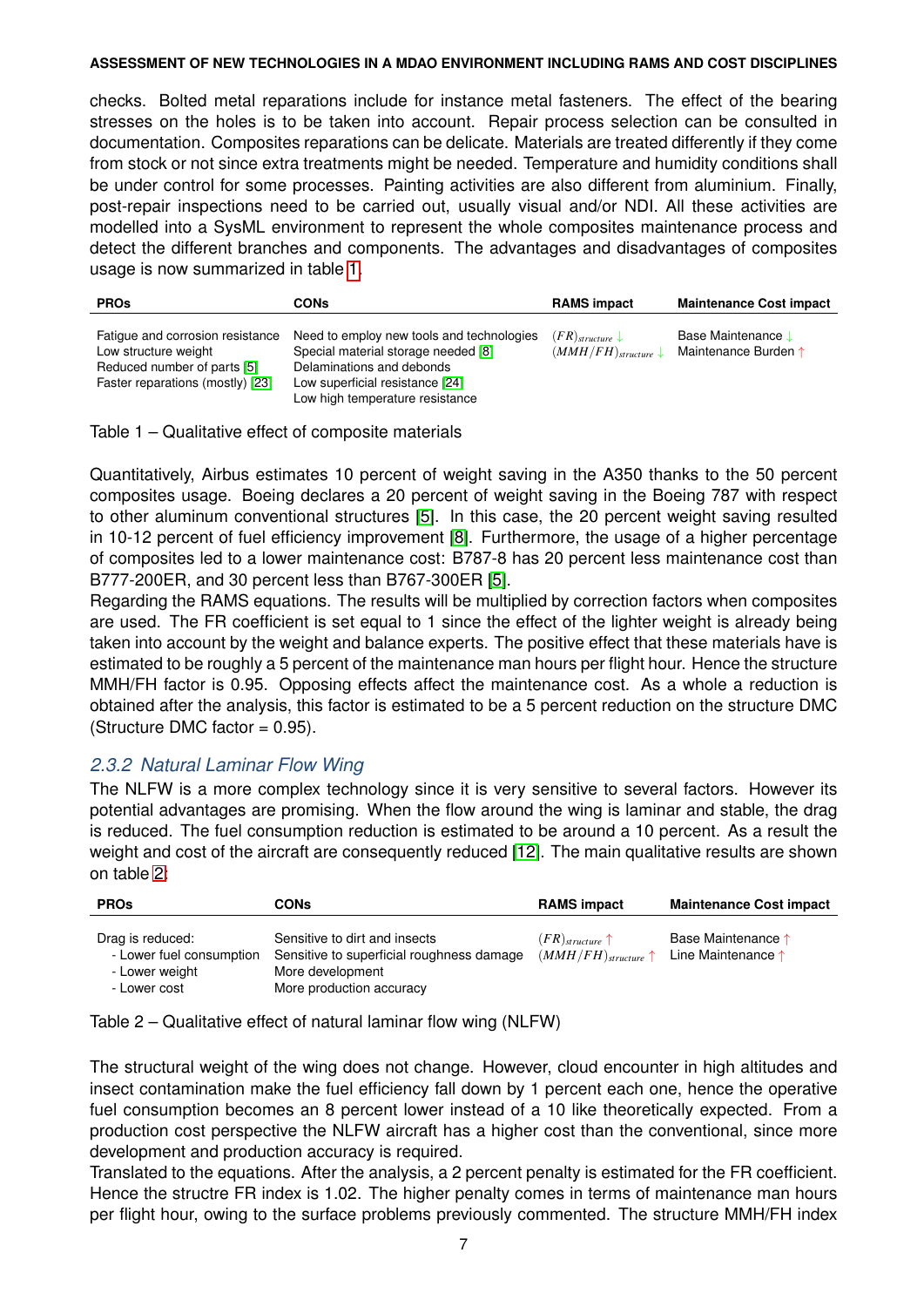is 1.30, meaning than a 30 percent more of maintenance time is needed in order to keep the laminar conditions. Maintenance costs are also increased. The structure line maintenance is increased a 1 percent, with a 1.01 index. In a similar way the structure base maintenance also increases with a correction factor of 1.05.

# *2.3.3 Electro-Hydrostatic Actuator (EHA)*

The maintenance process for an EHA is also modelled on a SysML environment. A comparison with the conventional hydraulic actuator is sought but although EHA is a mature technology, the competition between manufacturers makes that the procedures are not in public domain. Hence, some assumptions are made. The removal and re-installation process of flight control actuator is now explained in 5 phases. The first phase is only needed for the conventional actuators and it is performed before accessing the movable. It consists of isolating the actuator from the hydraulic circuit. An access to the hydraulic bay is needed so that the pressure can be relieved and set to 0 psi. The second phase consists of opening the actuator compartment and disconnecting it from the linkages. Right after, the third phase starts, where the actuator has to be disconnected from the hydraulic system (conventional) or from the electrical system (EHA), then it can finally be disconnected from the actuator control electronics and from the surface, respectively. The fourth phase includes two activities in parallel which are testing the affected actuator and installing the new one. This installation involves the same steps as before but in reverse order. The actuator will be connected to the hydraulic or electric system. A lubrication check is needed in case of the conventional type. Then the rest of connections are performed and the compartment is closed. The conventional one needs a re-pressurization of the system and a check of potential losses which is not needed for the EHAs. The fifth phase is common to both actuation systems and consists of a final operational check performed by technicians before the actuator enters service. Qualitative results are shown on table [3:](#page-7-0)

<span id="page-7-0"></span>

| <b>PROs</b>                                                                      | CONs                                                                                                    | <b>RAMS impact</b>                                                                                                    | <b>Maintenance Cost impact</b>                                                                                                  |
|----------------------------------------------------------------------------------|---------------------------------------------------------------------------------------------------------|-----------------------------------------------------------------------------------------------------------------------|---------------------------------------------------------------------------------------------------------------------------------|
| Less hydraulic system components<br>- Less complex<br>- Potentially lower weight | Higher electrical system weight<br>Higher electrical system complexity<br>Local cooling could be needed | $(FR)_{hyd^i} \downarrow$<br>$(FR)_{electrical}$<br>$(MMH/FH)_{hyd^i}$<br>$(MMH/FH)$ <sub>electrical</sub> $\uparrow$ | $(DMC)_{hyd^i}$<br>$(DMC)_{electrical}$ $\uparrow$<br>$(DMC)$ landing gear $\downarrow$<br>$(DMC)$ flight controls $\downarrow$ |

Table 3 – Qualitative effect of electro-hydrostatic actuators (EHAs)

The implementation of EHAs allows to have a less complex hydraulic system with lower number of components. The weight of an EHA is higher if compared with a conventional one, but at a subsystem level, since the hydraulic system is reduced, the overall weight is generally lower. By contrast, the electrical weight and complexity are increased [\[25\]](#page-13-18). With the usage of EHAs a modular design is possible, this leads to a more simple maintenance process [\[26\]](#page-13-19). As a result, EHAs can improve the viability and reliability of aircraft, this brings down the cost of maintenance [\[27\]](#page-13-20).

Translating the analysis to the equations, RAMS model is not modified. This is decided in order to not take into account the effects twice, since the weight reduction already lowers the results when compared to the conventional architecture. Regarding the maintenance cost the reasoning is different. Flight controls DMC is multiplied by a 0.95 factor, while hydraulic system DMC is reduced by a 40 percent, resulting in a 0.6 index. As commented before, the electrical system maintenance increases, but in a lower quantity. The electrical system results are multiplied by an index of 1.1 if EHA technologies are used.

## 2.4 Workflow

This paper aims at evaluating how the aircraft maintenance costs and RAMS characteristics are affected by new structures materials, NLF wing and unconventional actuation systems. This evaluation is performed by means of a setup and execution of a Multidisciplinary Design Analysis and Optimization (MDAO) workflow, shown in figure [1.](#page-8-0)

The MDAO environment belongs to the 3rd generation MDAO [\[28,](#page-13-21) [29\]](#page-13-22) and it includes the aircraft conceptual design, aircraft performance, structure design, engine design, On-Board Systems (OBS)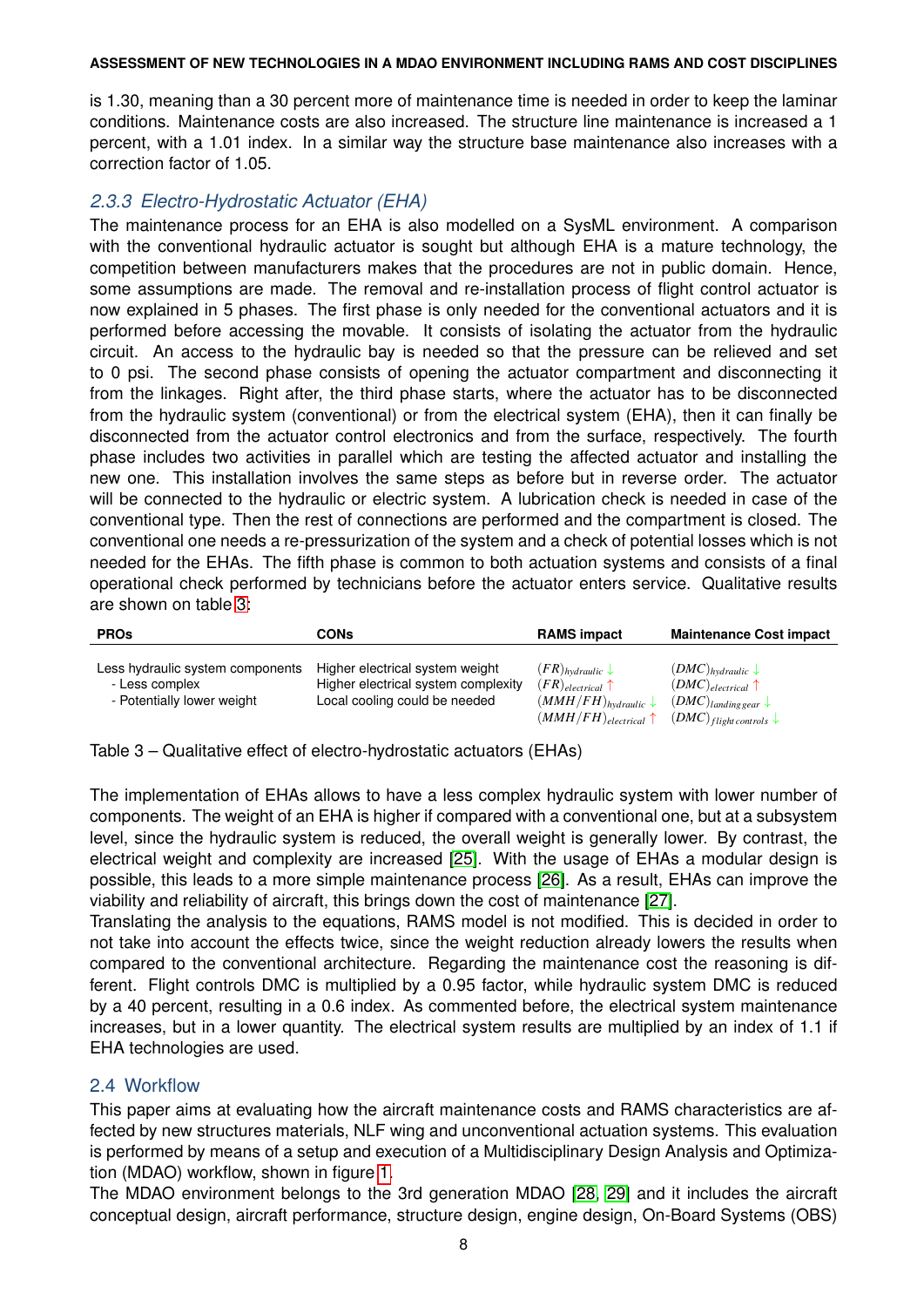design, RAMS and maintenance cost modules. Considering the usual MDAO environments set up for other purpose where aerodynamic and structural design are the main disciplines [\[30\]](#page-13-23), the present MDAO has the advantage of including OBS, RAMS and cost estimation. All the disciplinary tools are integrated in a process integration and design optimization (PIDO) environment, which allows to easily integrate the MDAO problem [\[31\]](#page-13-24). The PIDO environment used for this analysis is RCE [\[32\]](#page-13-25), developed in DLR. It offers a graphical user interface to connect all the analysis modules and run different stages of the design process.

<span id="page-8-0"></span>

Figure 1 – MDAO Workflow schema

The design process starts with the definition of top level aircraft requirements (e.g. number of passengers, range, runway lengths...). From these requirements, an initial aircraft layout is sketched. In particular, a sizing of the fuselage is made, the relative wing-fuselage position is established, and the type, number and position of the engines are set-up. After the initial layout definition, a convergence loop starts. This internal loop aims to design and size the entire aircraft before the RAMS and maintenance costs analysis are performed. The convergence objective is the aircraft maximum take-off mass. The tools included inside the convergence loop are:

- **Structures**: Consists of a simple script that differentiates the main aspects between composites and metal structures so that they can be properly analyzed in the mass estimation module.
- **Performance**: It calculates aircraft total thrust required for each mission phase (i.e. take-off, climb, cruise, descent, landing). It requires the aerodynamic polar information.
- **On-Board Systems**: Calculates masses and power off-takes. The OBS design is performed by means of ASTRID® tool [\[33\]](#page-13-26), which is able to size the main aircraft subsystems. ASTRID is sensible to different OBS architecture updating the OBS masses and power off-takes calculated in the workflow.
- **Engines**: Calculates the new engine specific fuel consumption, based on the power off-takes calculated in the OBS tool. Furthermore, it sizes the engine providing the mass, length and diameter values.
- **Mission**: Calculates the amount of fuel required for each mission profile phase (plus reserves) depending on the duration of each and the typology of propulsion system and relative specific fuel consumption calculated in the engine module.
- **Mass Estimation**: Performs a preliminary mass estimation. Takes as inputs the masses of systems, structures, engine, fuel and estimates the new MTOW, taking into account the snowball effect [\[34\]](#page-13-27).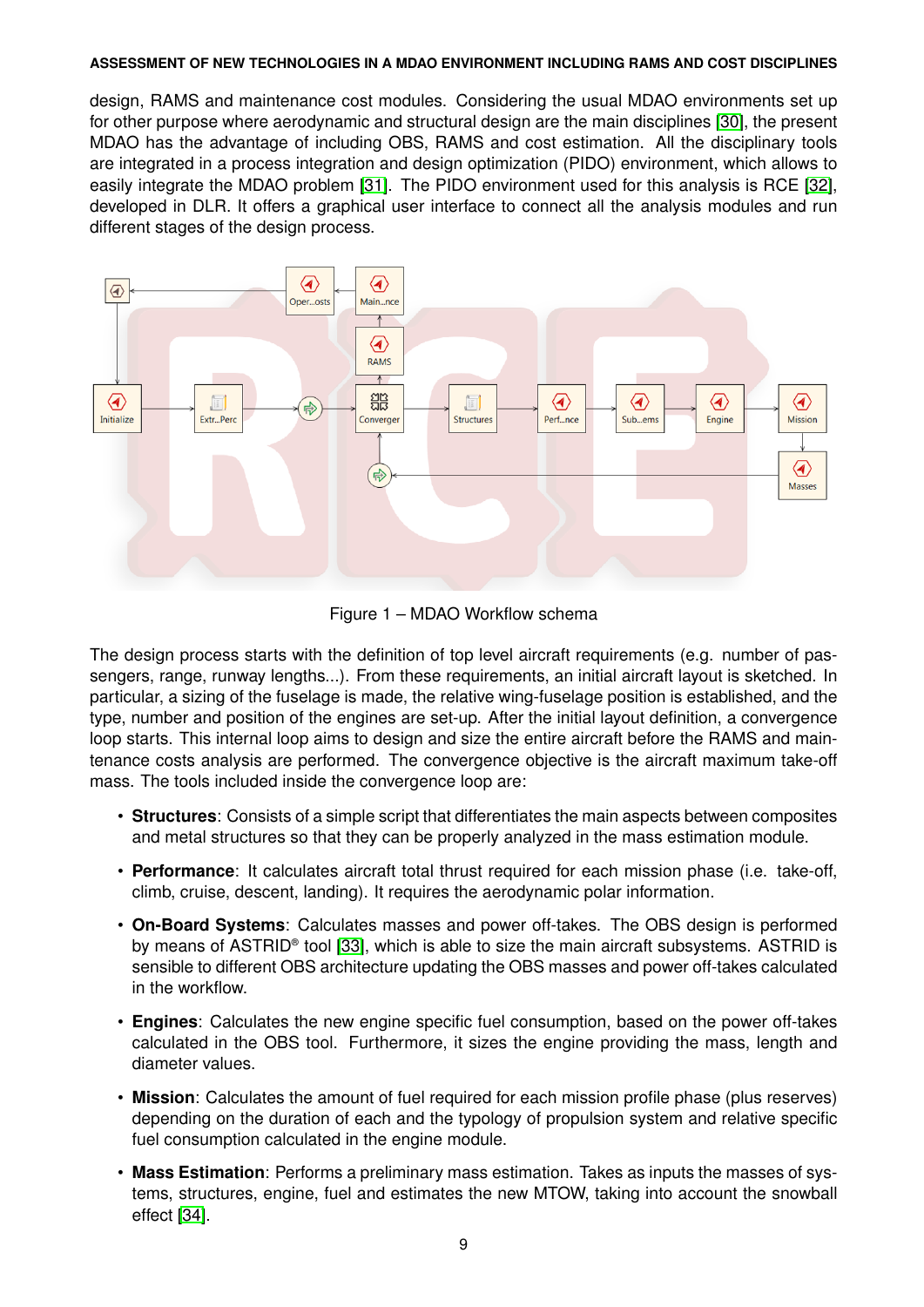After the iteration loop the aircraft is properly sized in terms of architecture, masses and dimensions. The rest of the analysis can now be performed. The RAMS tool previously commented is run, providing the results in terms of failure rates and maintenance man hour per flight hour. Then the developed maintenance cost tool is launched, giving the cost results. Another final tool is added. This last tool estimates a preliminary value of the operating cost considering the contribution from maintenance cost, fuel cost (fuel burnt multiplied by its price) and crew cost (depending on a fix index multiplied by the crew number). The results is expressed in dollars per flight hour.

Finally it is possible to observe that in order to manage the different disciplinary tools owned from different experts, and to avoid intellectual property issues, another tool called BRICS® [\[35\]](#page-13-28) has been used. This tool allows to run other tools from remote without needing access to them, facilitating smooth execution of collaborative engineering workflows.

## **3. Results**

In this section the results are shown. First, the reference aircraft is presented. Then the results for this aircraft, which has a conventional architecture, are exposed. Lastly, the results obtained for the reference aircraft and the other new technologies are compared.

## 3.1 Reference Aircraft and Architectures

<span id="page-9-0"></span>The reference aircraft is used as a baseline. It corresponds to a regional jet developed within the framework of AGILE research project [\[36\]](#page-13-29). The selected new technologies are applied to it, obtaining a different variant of this aircraft for each of them. The reference top-level aircraft requirements of the baseline are shown in table [4.](#page-9-0)

| <b>Parameter</b>                | Value |
|---------------------------------|-------|
| Design Range [km]               | 3500  |
| Passengers                      | 90    |
| Cruise Mach Number              | 0.78  |
| MTOW [tons]                     | 45    |
| MLW [% of MTOW]                 | 90%   |
| <b>MEW</b> [tons]               | 23.3  |
| Maximum Operating Altitude [km] | 12.5  |
| Fuselage Diameter [m]           | з     |
| Fuselage Length [m]             | 34    |
|                                 |       |

Table 4 – Reference civil regional jet requirements

The conventional test case has aluminium structure, conventional hydraulic actuators and conventional wing design. The on-board system architecture is defined from the state of the art, having electric, hydraulic and pneumatic systems. The on-board systems architecture needs to be changed in order to have a reliable estimation when the EHA technology is selected. For this case a moreelectric-aircraft architecture is selected. The hydraulic system is removed and Electro-Hydrostatic (EHAs) and Electro-Mechanical Actuators (EMAs) are installed. A schematic comparison between both architectures is shown in figure [2.](#page-10-0)

# 3.2 Results for Conventional Aircraft

The results for the conventional aircraft are shown in this section. This corresponds to the baseline aircraft with the conventional architecture, aluminium usage and a conventional wing. Regarding the input, the values that are used are now indicated. In the RAMS analysis proposed by Chiesa [\[6\]](#page-12-5), a complexity index of 1.5, a technological age index of 0.9 and a role index of 1 are suggested. The maintenance role index is chosen to be 1.5 while the design to maintain coefficient is set to 1. For the maintenance cost analysis proposed by Fioriti [\[7\]](#page-13-0), the following values are used as an input: fleet size of 511, 10 hours of utilization per day, 45.7 million dollars of aircraft cost, 8.3 years of average age, 40 dollars per flight hours for the labour rate [\[22\]](#page-13-15) and a crew number of 4. The results of both disciplines at a subsystem level for the conventional architecture are shown in table [5.](#page-10-1)

It is noticeable that the most complex subsystems (e.g. avionics, engine) have a bigger impact on the global results in terms of reliability. They are also predominant when analyzing the maintenance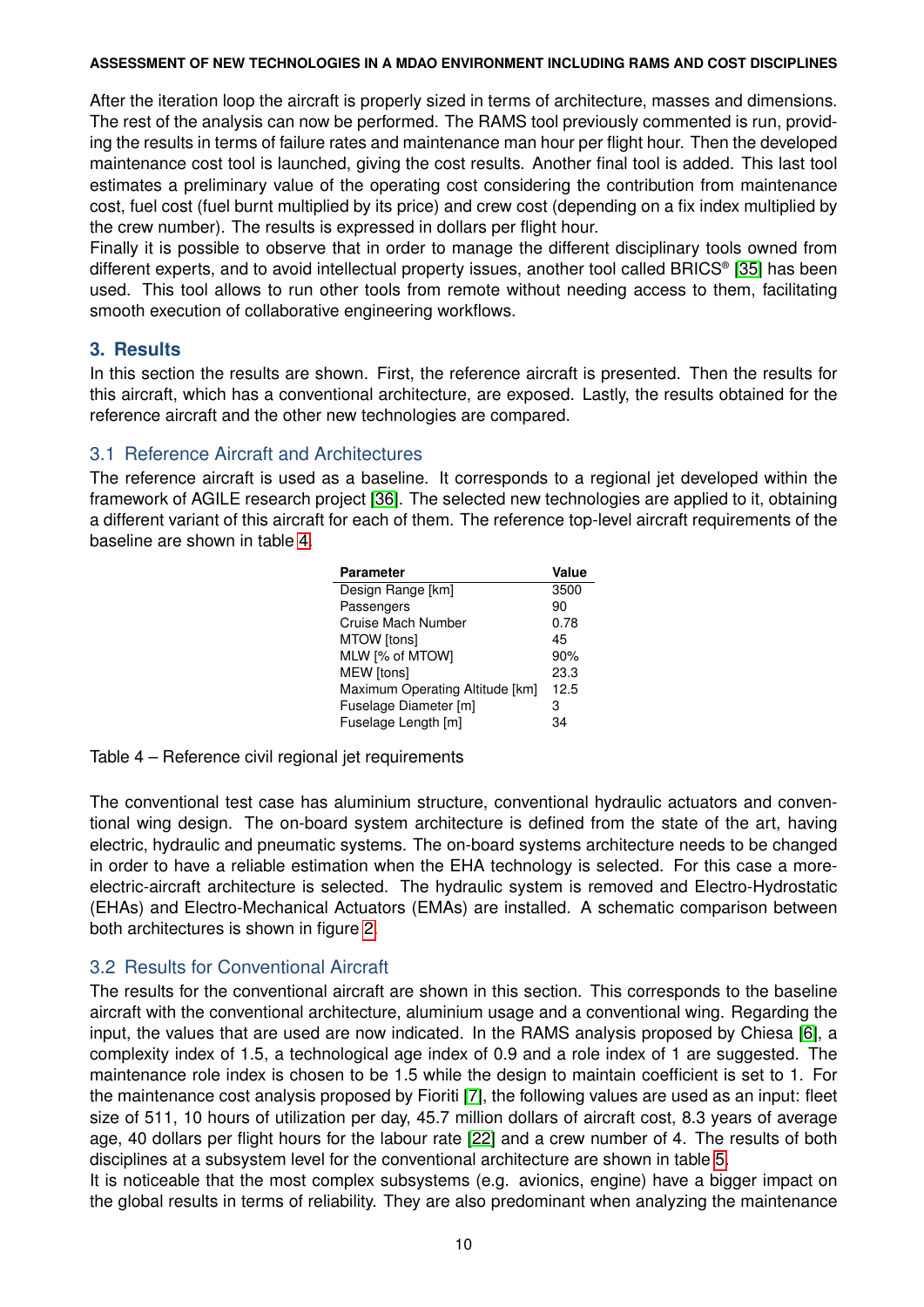<span id="page-10-0"></span>

Figure 2 – Comparison between conventional and MEA architectures

<span id="page-10-1"></span>

|                          | <b>Reliability Failure Rate</b><br>[failures/1000FH] | <b>Maintenance Man Hours</b><br>per Flight Hour | <b>Direct Maintenance</b><br>Cost [\$/FH] | <b>Direct Labour</b><br>Cost [\$/FH] | Material<br>Cost [\$/FH] |
|--------------------------|------------------------------------------------------|-------------------------------------------------|-------------------------------------------|--------------------------------------|--------------------------|
| Engines                  | 15.5                                                 | 0.1188                                          | 268.4                                     | 4.8                                  | 263.7                    |
| <b>Electrical System</b> | 2.1                                                  | 0.0133                                          | 5.4                                       | 0.5                                  | 4.8                      |
| <b>Hydraulic System</b>  | 2.3                                                  | 0.0252                                          | 5.3                                       | 1.0                                  | 4.3                      |
| Pneumatic & Anti-Ice     | 2.6                                                  | 0.0431                                          | 4                                         | 2.65                                 | 1.35                     |
| <b>Flight Controls</b>   | 1.3                                                  | 0.0547                                          | 6.1                                       | 2.2                                  | 3.9                      |
| <b>Fuel System</b>       | 3.6                                                  | 0.0376                                          | 21.7                                      | 1.5                                  | 20.2                     |
| Avionics                 | 14.5                                                 | 0.0889                                          | 28.5                                      | 3.6                                  | 24.9                     |
| Landing Gear             | 1.4                                                  | 0.0307                                          | 8.9                                       | 0.5                                  | 8.5                      |
| Furnishing               | 3.7                                                  | 0.0888                                          | 4                                         | 2.65                                 | 1.35                     |
| APU                      | 0.4                                                  | 0.0156                                          | 25                                        | 0.6                                  | 24.3                     |
| Wheels & Brakes          | 5.7                                                  | 0.0307                                          | 38.4                                      | 2.0                                  | 36.4                     |
| <b>Thrust Reversal</b>   | 0.8                                                  | 0.0063                                          | 10.1                                      | 0.3                                  | 9.8                      |
| Structure                | 2.7                                                  | 0.1861                                          | $95.1$ (Line) + 71.3 (Base)               | 7.5                                  | 158.9                    |
| Total                    | 56.6                                                 | 0.74                                            | 592                                       | 29.7                                 | 562.4                    |

Table 5 – Results for the conventional aircraft at a subsystem level

<span id="page-10-2"></span>cost but the structure shows the biggest contribution owing to its importance on this aspect. The engines are the most expensive subsystem to maintain, as it can be seen in the last columns of table [5,](#page-10-1) followed by the structure. This is due to the fact that the majority of the maintenance time is spent in structural repairs. The global results are now summarized in table [6.](#page-10-2) The total operating cost value can be found in it.

| Cost                          | Units | Value |
|-------------------------------|-------|-------|
| Direct Maintenance Cost (DMC) | \$/FH | 592   |
| Maintenance Burden (MB)       | \$/FH | 395   |
| <b>Total Maintenance Cost</b> | \$/FH | 987   |
| <b>Fuel Cost</b>              | \$/FH | 1577  |
| Crew Cost                     | \$/FH | 340   |
| <b>Operating Cost</b>         | \$/FH | 2904  |



# 3.3 Results for New Technologies

The results for the different technologies are represented in table [7.](#page-11-0) The value and percentage with respect to the conventional aircraft is shown. Here the impact of each singular technology can be seen. Composites show the biggest operating cost reduction, mainly owing to the weight saving obtained through their utilisation. This leads to a direct maintenance cost reduction but also to a improved fuel efficiency. The lower fuel cost highlights a major cost saving that only through maintenance cost reduction. Maintenance cost savings, in fact are 4 percent, while operating cost ones doubled in rate. The natural laminar flow wing also has promising results. The reduction in fuel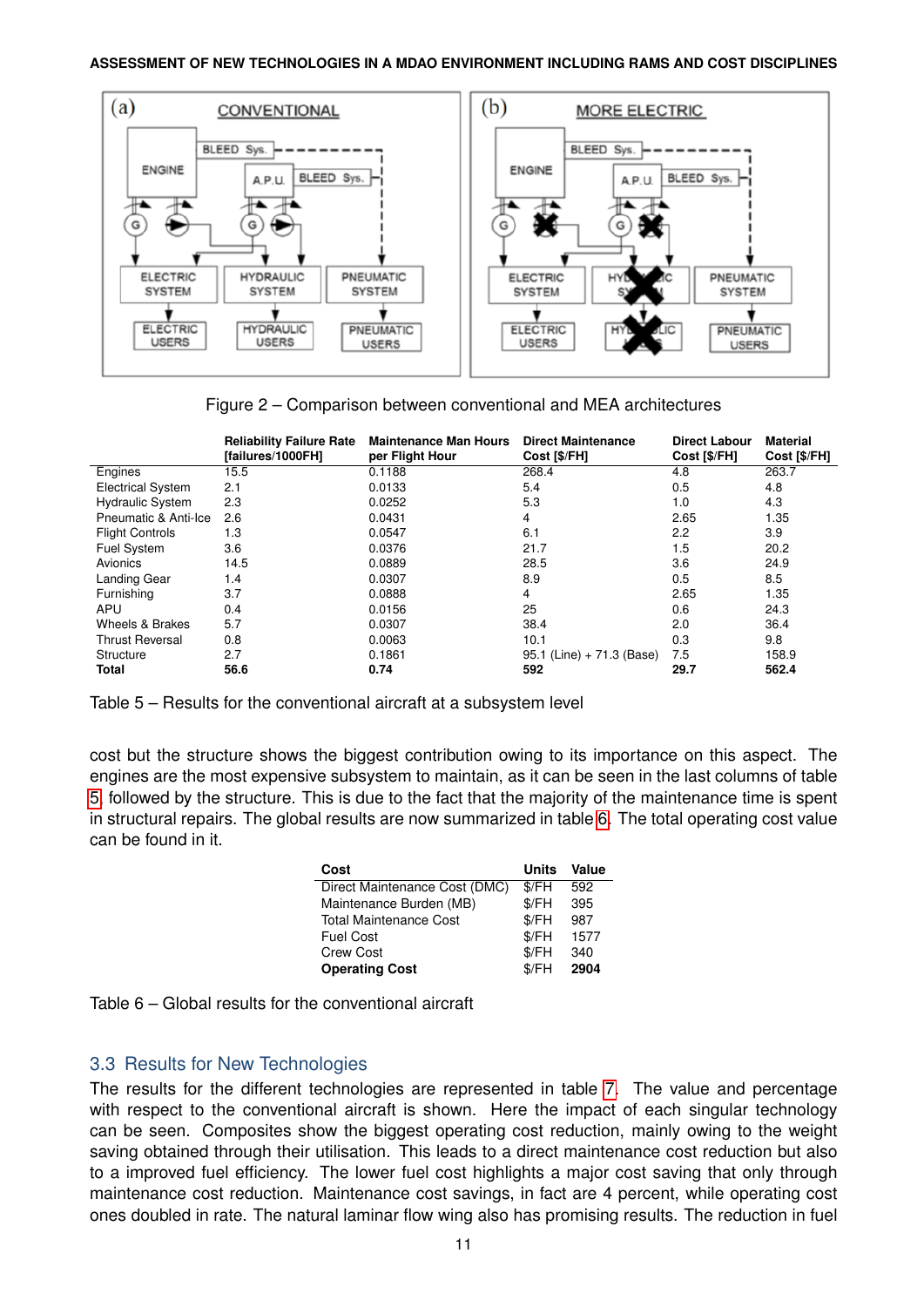burnt is noticeable, this leads to a reduction in fuel cost and in maximum take-off weight. Hence the introduction of NLFW experiences the snow ball effect: the demand of less amount of fuel reflects as a lighter aircraft. This produces that, even though this technology requires more maintenance man hours per flight hour than the conventional, the overall maintenance costs are slightly reduced. The real advantage taken by NLFW technology is in the fuel efficiency. For this reason is important to assess the laminarity effectivity in order to not alter the fuel efficiency predicted during design. The more-electric architecture with EHA technology also experiences an overall weight reduction when compared to the conventional one owing to the hydraulic system removal. As a result the operating cost is also reduced. One effect that could be appreciated through the results is how the engine influence on the maintenance is one of the highest among the subsystems, while the electrical system has a more moderate impact. While the EHA technology increase the electrical system complexity, the reduction in fuel burnt makes the effect on the engines more important than the one in the electrical components, resulting in an overall improvement.

<span id="page-11-0"></span>

| Cost                             |             | Units Conventional Composites NLFW |                                        |                       | <b>MEA/EHA</b> |
|----------------------------------|-------------|------------------------------------|----------------------------------------|-----------------------|----------------|
| Total Maintenance Cost \$/FH 987 |             |                                    | 949 (-4%)                              | 982 (-0.5%) 976 (-1%) |                |
| Fuel Cost                        | $$/FH$ 1577 |                                    | 1385 (-12%)                            | 1494 (-5%) 1563 (-1%) |                |
| <b>Operating Cost</b>            | \$/FH 2904  |                                    | $2674 (-8%)$ $2816 (-3%)$ $2879 (+1%)$ |                       |                |

Table 7 – Comparison of results for each new technology

The combined results with the three new technologies are also performed to finalize this analysis. Table [8](#page-11-1) summarizes the results obtained, the values are shown with the percentage reduction when compared with the conventional aircraft. The usage of composites has clearly the highest impact among the three of them. The combinations show promising results making it viable to implement the new technologies. A summary of the results is show in figure [3.](#page-11-2)

<span id="page-11-1"></span>

| Cost                         |       | Units Conventional | Composites +<br><b>NI FW</b> | Composites + $NLFW +$<br><b>MEA/EHA</b> | <b>MEA/EHA</b> | Composites +<br><b>NLFW + MEA/EHA</b> |
|------------------------------|-------|--------------------|------------------------------|-----------------------------------------|----------------|---------------------------------------|
| Total Maintenance Cost \$/FH |       | 987                | 945 (-4%)                    | $938$ (-5%)                             | 971 (-2%)      | 935 (-5%)                             |
| <b>Fuel Cost</b>             | \$/FH | 1577               | 1317 (-16%)                  | 1375 (-13%)                             | 1482 (-6%)     | 1306 (-17%)                           |
| <b>Operating Cost</b>        | \$/FH | 2904               | 2602(-10%)                   | 2653 (-9%)                              |                | 2796 (-4%) 2581 (-11%)                |

<span id="page-11-2"></span>

Table 8 – Comparison of combinations among the technologies

Figure 3 – Comparison between new technologies in terms of operating cost

# **4. Conclusions**

This paper has highlighted the need to develop a new methodology to estimate the RAMS characteristics and maintenance costs of new technologies, which are in particular composite materials,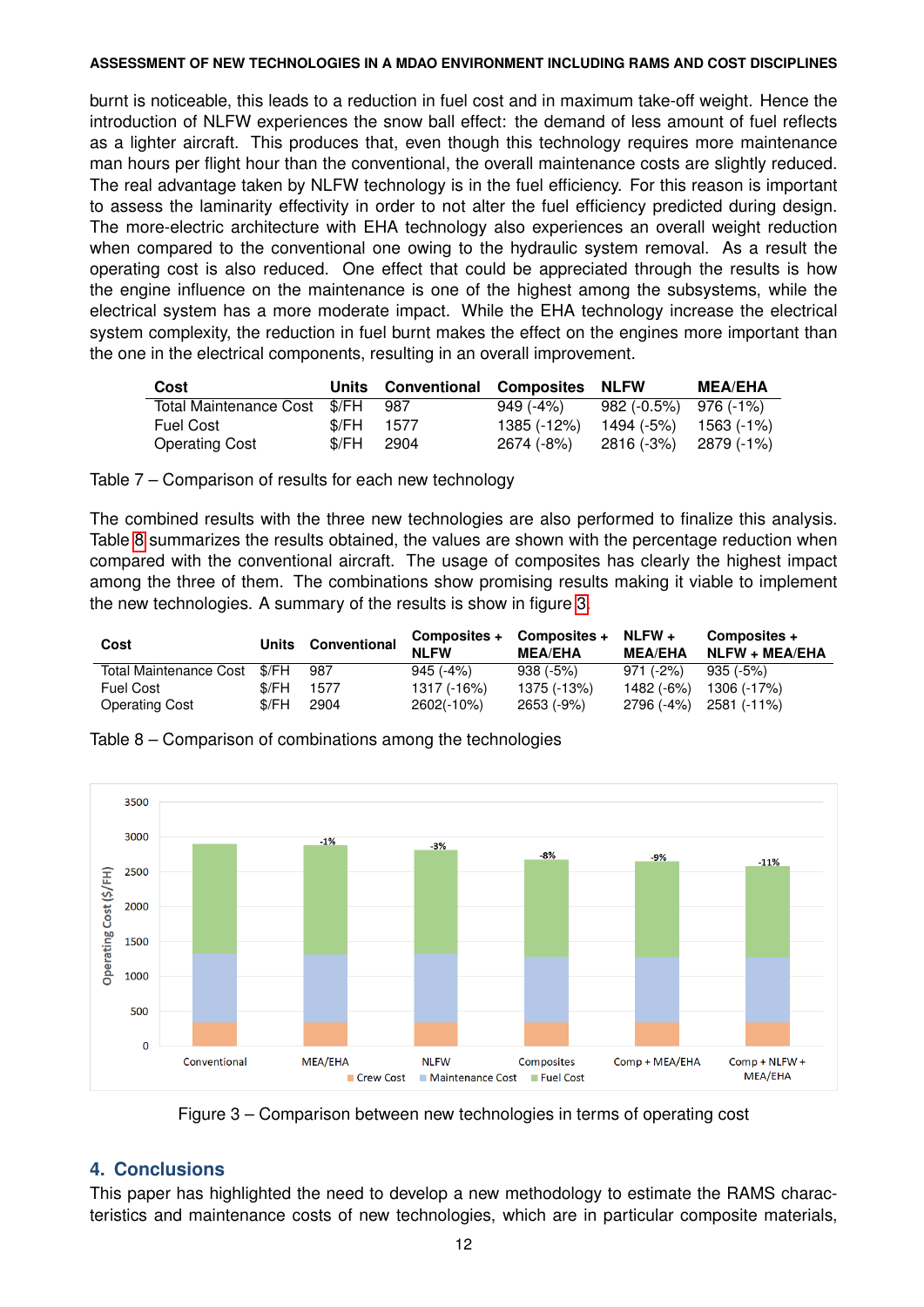natural laminar flow wing and electro-hydrostatic actuators.

Two models where used from the state of the art: Chiesa's RAMS methodology [\[6\]](#page-12-5) and Fioriti's maintenance cost estimation model [\[7\]](#page-13-0). Both were updated so that they could be used for current aircraft with new technologies and both of them were calibrated so that the results could be applied for the common selected subsystems.

A MDO workflow was used in order to take into account all the different disciplines involved in aircraft design. This provides a reliable and detailed aircraft model before performing the RAMS and maintenance cost analysis. The operating cost was calculated in order to sum all the effects into one comparable result.

This methodology allows to understand the entries that have a major influence on a particular cost parameter and to compare many different solutions. In this way it is possible to conduct different studies, for instance, to understand the influence of design parameters on maintenance costs or to identify the design configuration that minimizes it.

Results showed that the most promising technology is the composites usage. It provides the biggest cost reduction which can be even higher when combined with the other two technologies. Another interesting analysis is that if a new technology needs more maintenance processes than the conventional version, this does not necessarily mean that the cost is higher. A technology that improves the fuel consumption, lowers the fuel weight and cost. This makes the MTOM to be reduced and a result costs are reduced as well. Hence, there is a trade-off between weight reduction and maintenance rise that shall be analyzed before conclusions are drawn.

The execution and evaluation of results presented, showed that the work developed in this paper can facilitate design trade-offs during early design process. RAMS and Maintenance cost estimation, dictate the success of an aircraft design both in terms of safety and life cycle cost, reason why cost estimations have to be taken into account since the beginning of the design process. Some interesting future work could consist of applying the methodology proposed to analyze more new technologies and systems architectures.

# **5. Acknowledgments**

The research presented in this paper has been performed in the framework of The AGILE 4.0 project [\[36\]](#page-13-29) and has received funding from the European Union Horizon 2020 Programme under grant agreement n $\degree$  815122. In addition, the data and analysis performed in this paper is based on the work made by Daniela Angelica Giovingo in her master thesis developed at Politecnico di Torino [\[37\]](#page-13-30).

# **6. Contact Author Email Address**

Email of contact author: marco.fioriti@polito.it

# **7. Copyright Statement**

The authors confirm that they, and/or their company or organization, hold copyright on all of the original material included in this paper. The authors also confirm that they have obtained permission, from the copyright holder of any third party material included in this paper, to publish it as part of their paper. The authors confirm that they give permission, or have obtained permission from the copyright holder of this paper, for the publication and distribution of this paper as part of the ICAS proceedings or as individual off-prints from the proceedings.

# **References**

- <span id="page-12-0"></span>[1] Lockett H. L., Estefani J, and Reytérou É. *An aircraft design for maintainability methodology integrated with computer aided design*. Cranfield University Press, Cranfield, UK, pp 43-50. 2012.
- <span id="page-12-1"></span>[2] Ward Marie, et al. A performance improvement case study in aircraft maintenance and its implications for hazard identification. *Ergonomic*, vol. 53.2, pp 247-267. 2010.
- <span id="page-12-2"></span>[3] Urdu M. Aircraft maintenance cost modelling considering the influence of design parameters. Delft University of Technology, Delft, The Netherlands. 2015.
- <span id="page-12-3"></span>[4] Zhao Mao Tai and Wen Qian Song. The study on maintainability design of the Airbus A380. *Applied Mechanics and Materials*. Vol 602. Trans Tech Publications Ltd. 2014.
- <span id="page-12-4"></span>[5] Hale J. 787 Design for Maintainability. *ATEC*, Aachen, Germany. 2008
- <span id="page-12-5"></span>[6] Chiesa, Sergio. Affidabilità, sicurezza e manutenzione nel progetto dei sistemi. *CLUT*. 2008.